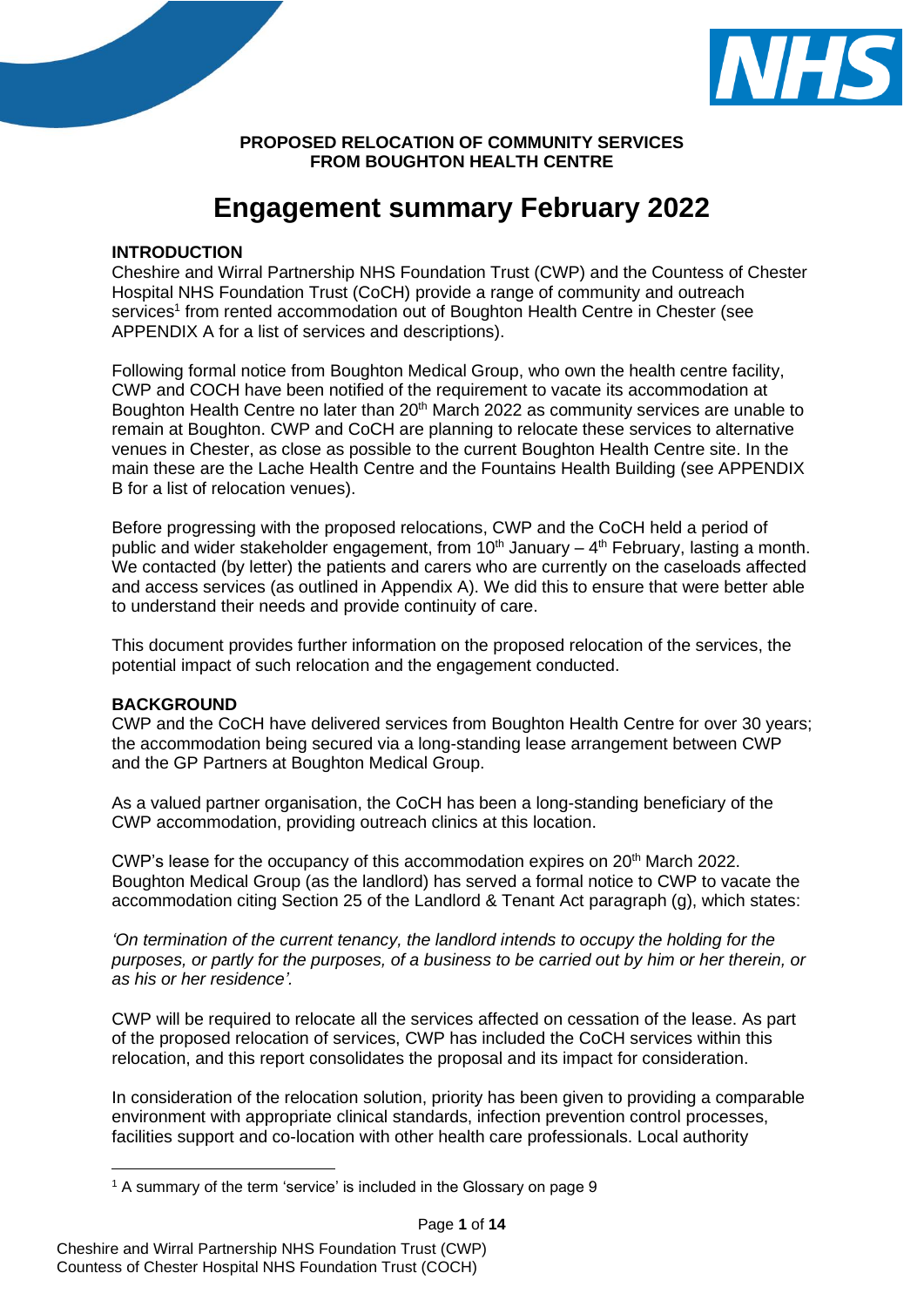buildings were not explored as part of this process as they did not meet these priorities. Where appropriate, accommodation within the local children's centres has been considered for some services.

#### **WHY HAS BOUGHTON MEDICAL GROUP SERVED NOTICE ON CWP?**

Boughton Medical Group has opted to serve notice on CWP so that they can reutilise the space within the Boughton Health Centre site to provide additional primary care services for its population.

The GP Practice is currently 44% below the NHS England guidance for size of premises (gross internal area) relative to the patient list size. The estimated  $230m^2$  being reclaimed will reduce the space shortfall to 12%.

By reutilising the space currently occupied by services delivered by CWP and the CoCH at Boughton Health Centre, Boughton Medical Group will be able to increase their overall clinical capacity by 30 sessions a week. The additional space will also allow the Chester East Primary Care Network<sup>2</sup> (PCN), which Boughton Medical Group is a member of, to deliver the PCN clinical priorities, namely:

- The PCN will begin offering extended access/hours from April 2022 and will use the reclaimed space to do this.
- PCN Training Hub the Boughton Health Centre site will be a centre of development for healthcare professionals and provide opportunity for place-based training in areas such as Clinical Pharmacy and Nursing.
- Creation of PCN Health and Wellbeing team. The space at Boughton Health Centre will form the base for this team.
- Personalised care planning (dementia and carers support).
- Population Health management; supporting patients in predicated prevalence work.

As part of the partnership working with the other GP Practices within the Chester East PCN<sup>3</sup>, the additional space at Boughton Health Centre will support capacity constraints at Park Medical Centre, Chester who are currently using portacabins. As with all the Practices within the Chester East PCN, patients of Park Medical Centre will be able to utilise the PCN service-related appointments and staff will be able to use administrative space at Boughton Health Centre.

Without the additional space, the Practice and PCN will not be able to offer additional primary care services on the scale required.

## **PROPOSED RELOCATION OF SERVICES**

Following the requirement to vacate the accommodation at Boughton Health Centre, CWP is proposing to relocate the Services (outlined in Appendix A) to other community clinics within the Chester area. The venues are:

#### **1. Lache Health Centre**

This is a well-established and long-standing community clinic venue which is attached to the Lache Medical Centre in Hawthorn Road, Lache, Chester. Lache Health Centre is approximately 2.6 miles from Boughton Health Centre and is within walking distance from Clivedon Road, which is well served by public transport.

 $<sup>2</sup>$  A summary of the term 'Primary Care Network' is included in the Glossary on page 9</sup>

<sup>&</sup>lt;sup>3</sup> A summary of the term 'Chester East PCN' is included in the Glossary on page 9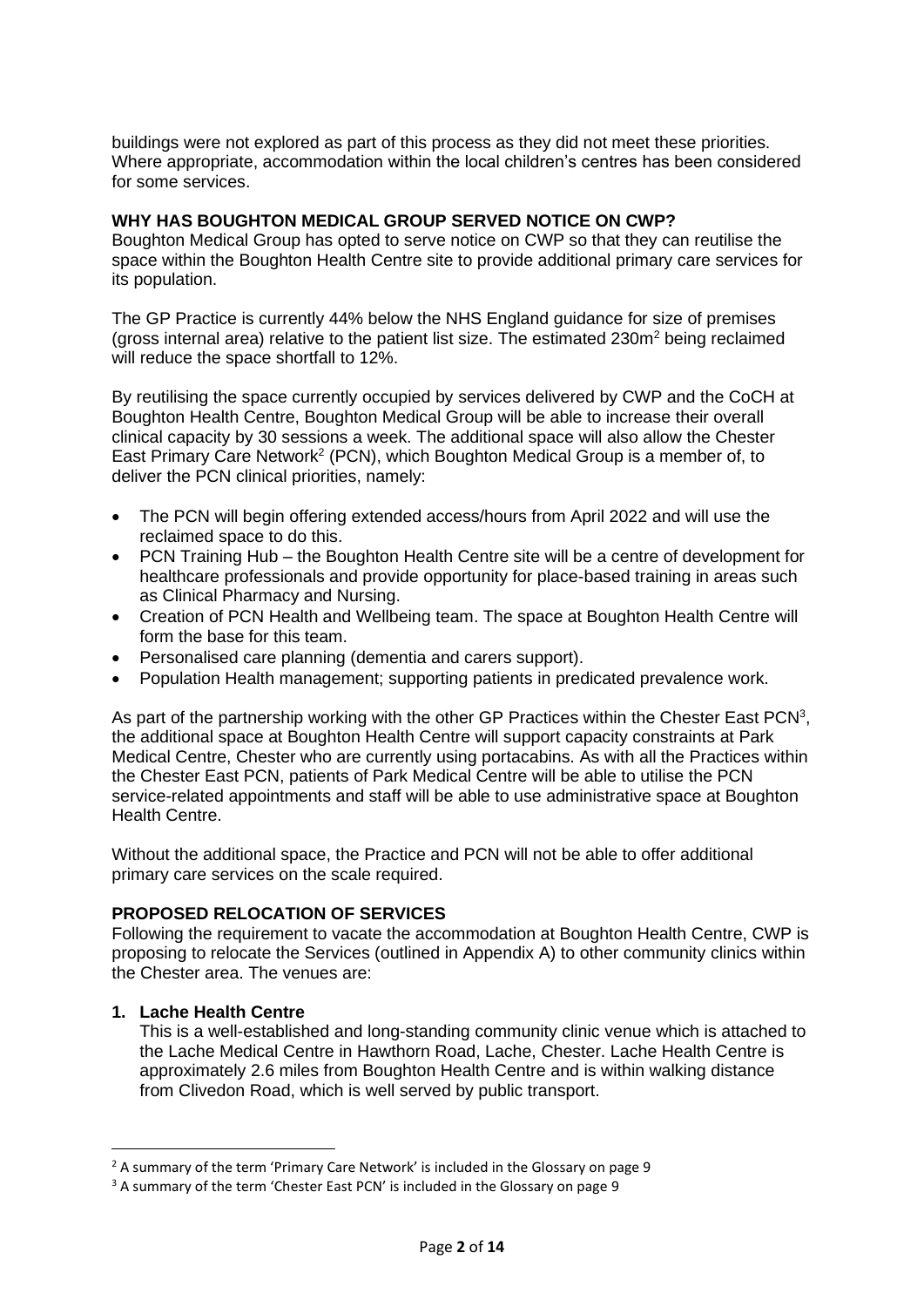The community accommodation is attached to the main GP Practice and is located on the ground floor, providing good access for disabled patients with dedicated toilet facilities.

The venue offers free car parking with dedicated parking spaces for drivers with a disability. Lache Health Centre is also closely situated to the Lache & Handbridge Children's Centre, which is on the same road.

#### **2. Fountains Health**

Fountains Health is the main city centre venue for the delivery of our community services. Located in Delamere Street, Chester, Fountains Health is approximately 1 mile from Boughton Health Centre.

The building houses four GP Surgeries and a range of community services such as Podiatry and Physiotherapy. The building is served by a council run car park located below the building and patients receive discounted parking.

The main Chester bus station is adjacent to the Fountains building and provides good public transport access from the outskirts of the area and beyond.

**IMPORTANT:** Fountains Health provides CWP with the opportunity to expand its hours of service in the future; including early morning, evening, and weekend appointments. This will improve choice and access for patients, but also improve the utilisation of the limited community accommodation footprint in the Chester locality.

The following map shows an overview of the locations and their relationship to each other.



The accommodation at the Lache Health Centre and Fountains Health provides good clinical settings to enable the delivery of high-quality clinical care.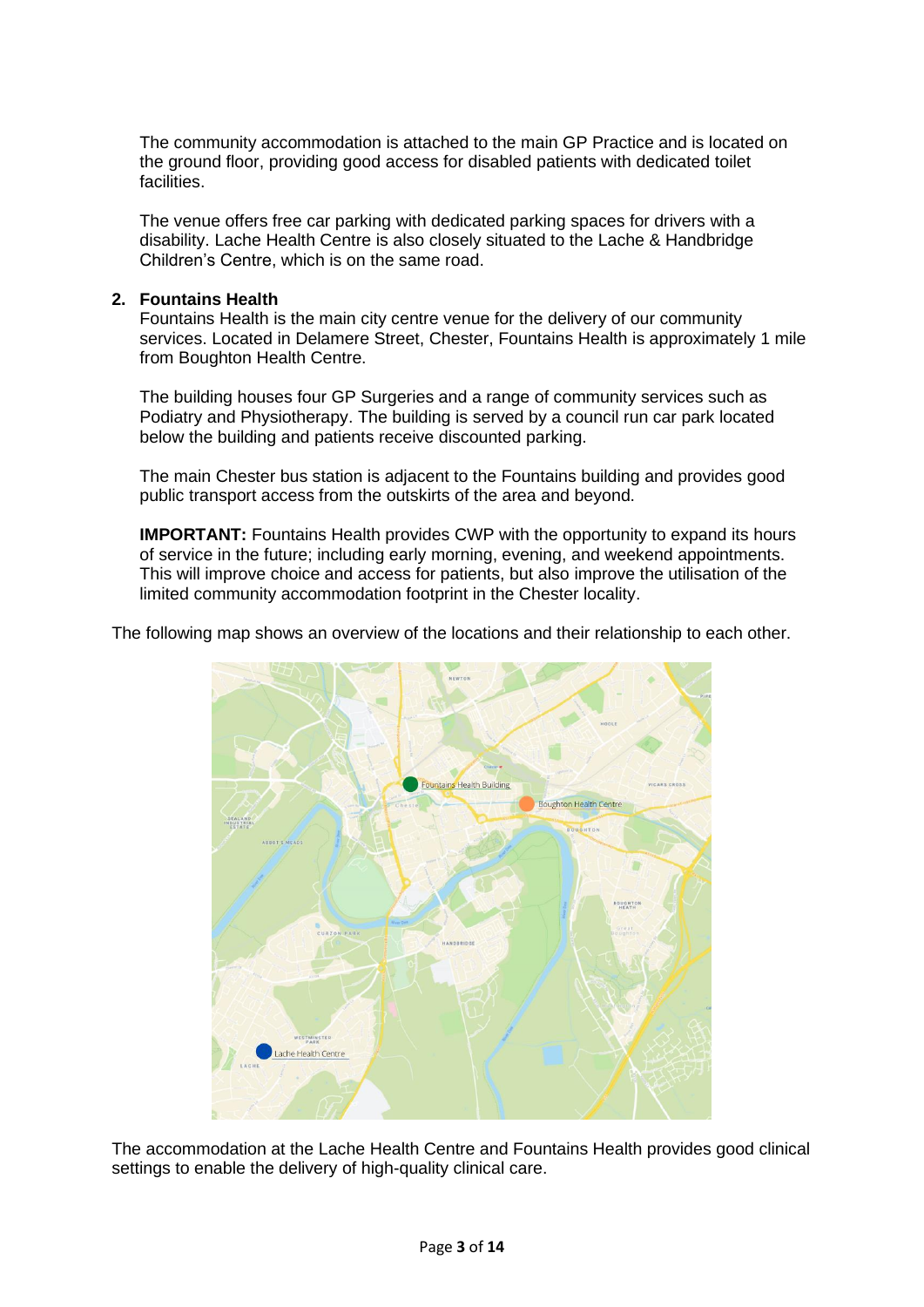Other locations may be available for some services, and this will be highlighted in the relevant service sections. Some of the CoCH services are also provided at the main Countess of Chester Health Park site, located next to the main A5116 Liverpool Road in Chester and these will continue to be delivered.

### **IMPACT OF THE RELOCATION**

This report recognises that the CoCH has recently deployed a new electronic patient record system. This has created some specific barriers to accessing service information. Where the current service information has not been available or is incomplete, the very best endeavours have been made to ensure that the report correctly reflects the potential impact on service users.

#### **Service relocating to Fountains Health**

#### **Podiatry**

The CWP Podiatry service currently provides approximately 7 sessions<sup>4</sup> per week at Boughton Health Centre. The Podiatry caseload<sup>5</sup> at Boughton Health Centre is 92. As a relatively small caseload, this caseload can be absorbed into the Podiatry service provided at Fountains Health.

Many of the patients on the caseload at Boughton Health Centre have already taken advantage of the increased appointment availability at Fountains Health to access their treatment from that venue.

Fountains Health provides a modern clinical environment with greater access to specialist equipment and clinical specialists. As the main venue in Chester, patients benefit from improved appointment availability and access to specialist Podiatry services, which are not available at Boughton Health Centre. The specialist Podiatry wound management and emergency clinics take place at Fountains Health.

The waiting times for the Boughton Health Centre caseload are likely to be reduced at Fountains Health due to the increased capacity, availability and staff who are based at the clinic.

#### **The delivery model for the service will not be affected by the relocation to the Fountains Health.**

The Podiatry service will be contacting all patients affected by the relocation by letter to inform them of the forthcoming changes and provide the opportunity for individual feedback to ensure that patients will be able to access the service or whether alternative arrangements are required. Home visits can also be arranged in exceptional circumstances. The service will also publicise the changes via posters and will hand out leaflets to patients at Boughton Health Centre.

We have conducted a detailed travel analysis for each patient at Boughton Health Centre, comparing this data with an equivalent journey (by car) to Fountains Health. We can confirm that:

- The average distance to the clinic will increase from 1.92 miles to 2.48 miles
- The average journey time will increase from 4.45 minutes to 6.23 minutes

<sup>&</sup>lt;sup>4</sup> A summary of the term 'session' is included in the Glossary on page 9

<sup>5</sup> A summary of the term 'caseload' is included in the Glossary on page 9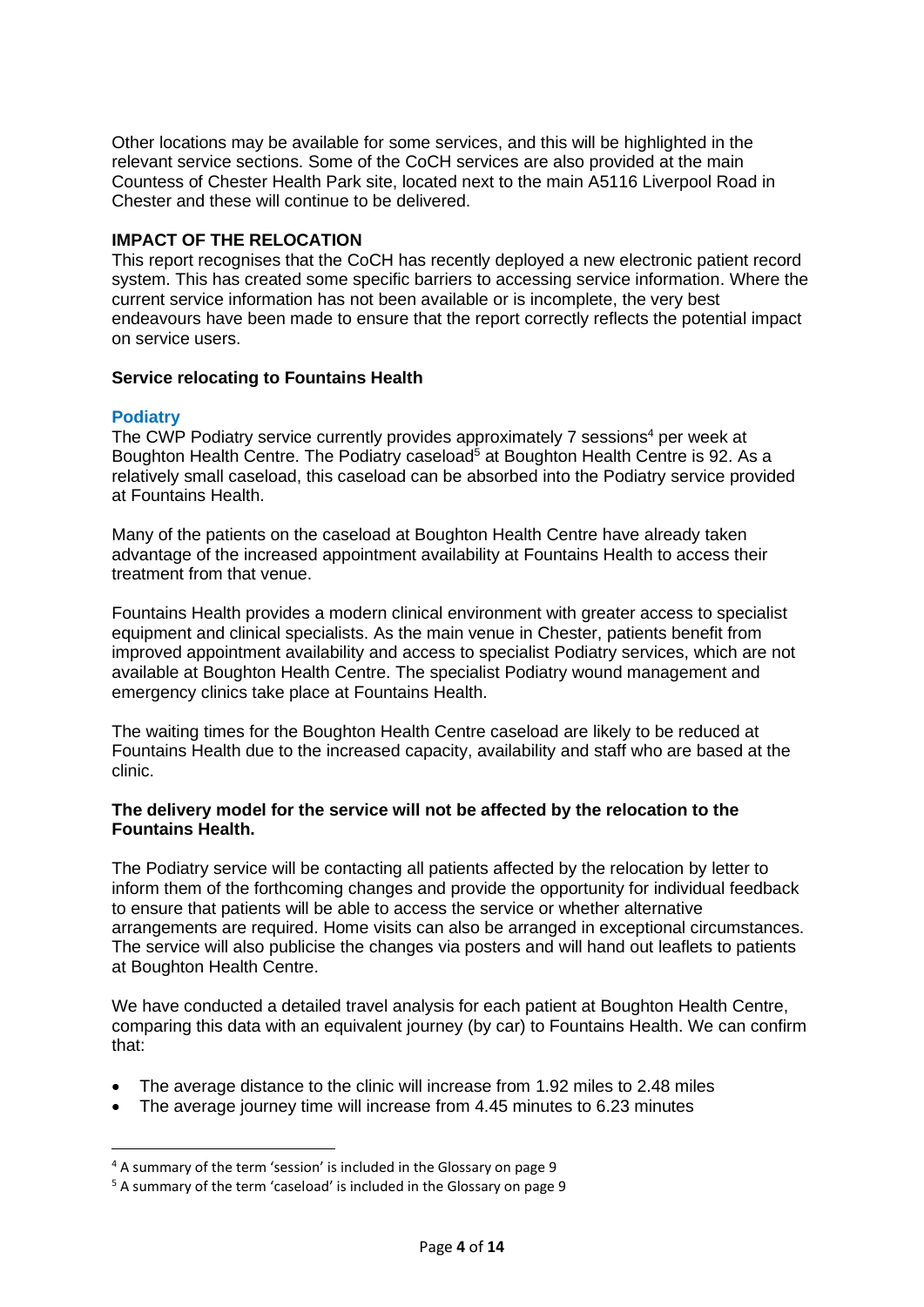## **Services relocating to Lache Health Centre**

## **Paediatrics Service**

The Countess of Chester Hospital Paediatrics service currently provides approximately 5 sessions per week at Boughton Health Centre.

#### **The relocation of the service from Boughton Health Centre to the Lache Health Centre will not impact the service delivery for the caseload and the delivery model for the service will not be affected by the relocation.**

The service will be contacting all patients affected by the relocation by letter to inform them of the forthcoming changes and provide the opportunity for individual feedback to ensure that they will be able to access the service or whether alternative arrangements are required. In addition, the service will publicise the changes via posters and leaflets at Boughton Health Centre.

We have conducted a detailed travel analysis for each CoCH patient at Boughton Health Centre, comparing this data with an equivalent journey (by car) to Lache Health Centre. We can confirm that:

- The average distance to the clinic will increase from 4.86 miles to 6.53 miles
- The average journey time will increase from 12.19 minutes to 16.38 minutes

#### **Dietetics**

The Countess of Chester Hospital Dietetics service currently provides approximately 1 session per week at Boughton Health Centre. However, no patients have been seen at Boughton Health Centre since prior to the pandemic starting, so there is effectively no caseload currently assigned to Boughton Health Centre. Approximately 21 patients were being seen face to face each month prior to the pandemic. The accommodation at the Lache Health Centre will maintain this outreach capacity.

The patients using this service can be from any postcode within the Cheshire West and Chester catchment area, and patients are offered a choice for face-to-face or telephone appointment. If requiring a face to face appointment they can select the location that is most convenient to them – a choice of which will be discussed directly with the patient. Therefore, the impact of the relocation will be minimal as patients can choose not to go to the Lache Health Centre if this is not convenient to them.

#### **The delivery model for the service will not be affected by the relocation to the Lache Health Centre.**

#### **Midwives**

The Countess of Chester Hospital Midwifery service currently provides approximately 5 sessions per week at Boughton Health Centre. There are approximately 250 patients on the Boughton Health Centre caseload.

The impact of the relocation on the caseload will be minimal, but where access issues are identified a home visit could be scheduled. A travel impact assessment has not been possible for the service as post codes are not available without a manual trawl of the records, which is currently not feasible due to the time it would take and the resource available to complete this task.

#### **The delivery model for the service will not be affected by the relocation to the Lache Health Centre.**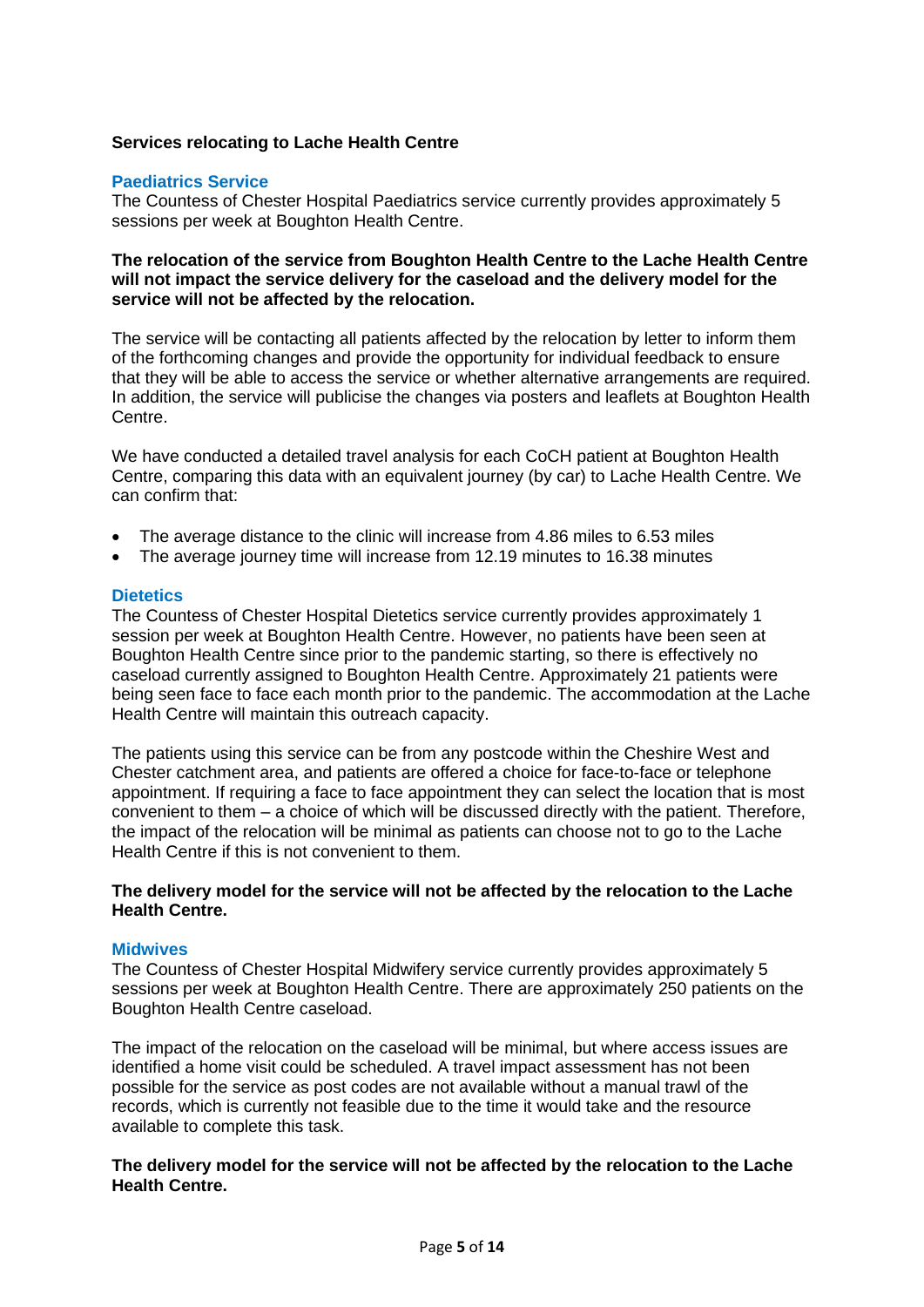In addition, work is ongoing to explore the potential to provide services at local Children's Centres which will provide access to a comparable location and improved choice for patients.

The service will be contacting all patients affected by the relocation by letter to inform them of the forthcoming changes and provide the opportunity for individual feedback to ensure that they will be able to access the service or whether alternative arrangements are required. In addition, the service will publicise the changes via posters at Boughton Health Centre.

#### **Orthoptist**

The Countess of Chester Hospital Orthoptist service previously provided 1 session per month at Boughton Health Centre. Since the onset of the pandemic, the service has not provided any activity at Boughton Health Centre. There is currently no caseload assigned to Boughton Health Centre and patients are being seen at the main Countess of Chester Hospital location.

There will be no impact on patients due to the relocation of services form Boughton Health Centre. The service will not relocate to the Lache Health Centre as patients will continue to be seen at the main Countess of Chester Hospital location.

#### **The delivery model for the service will not be affected by the relocation to the Lache Health Centre.**

#### **Continence Advisory Service**

The CWP Continence Advisory service provides approximately 1 session per week at Boughton Health Centre and there are 24 patients currently on the caseload at Boughton Health Centre. This is a relatively small number and can be accommodated at the Lache Health Centre in a sustainable manner.

The relocation of the service to Lache Health Centre will not affect the patient safety and clinical effectiveness of the service. Patients accessing the service in the future will be offered appointments in either the Lache Health Centre or Fountains Health Centre which allows choice and a close alternative.

#### **The delivery model for the service will not be affected by the relocation to the Lache Health Centre.**

The service will review the caseload at intervals to ensure patient needs are being met. To enable a comparison, we have conducted a detailed travel analysis for each patient at Boughton Health Centre, comparing this data with an equivalent journey (by car) to Lache Health Centre. We can confirm that:

- The average distance to the clinic will increase from 3.79 miles to 6.14 miles
- The average journey time will increase from 11.05 minutes to 15.59 minutes

## **Speech & Language Therapy (children)**

The CWP Children's Speech & Language Therapy service provides approximately 8 sessions per week at Boughton Health Centre. There are approximately 25 families currently on the caseload.

The service will provide 8 sessions at the Lache Health Centre, ensuring that the total service delivery capacity is maintained for the service across Chester.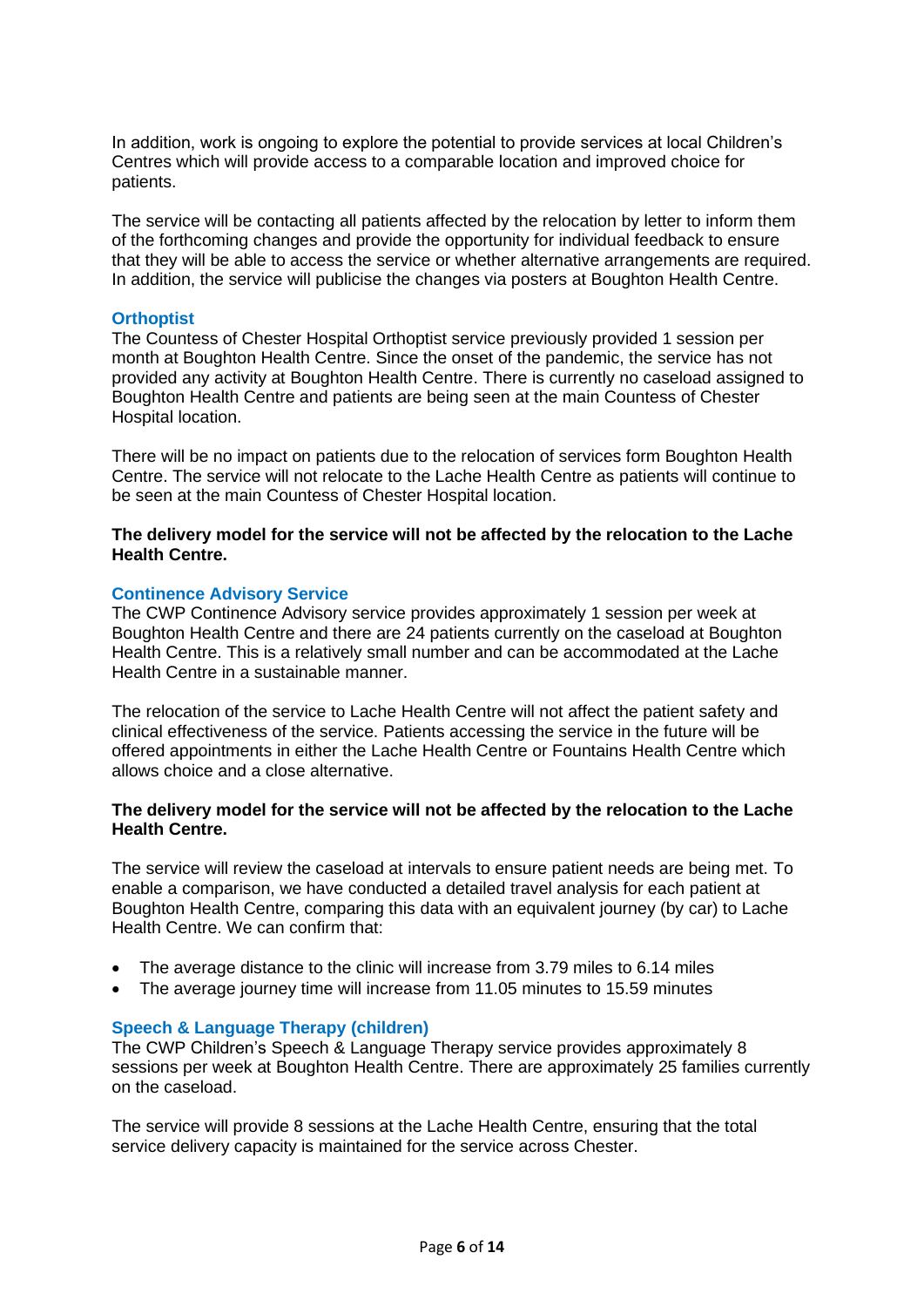The accommodation at the Lache Health Centre ensures the service has enough clinic space to meet the required demand to meet the monitored waiting times.

The impact of the relocation on the current caseload will be minimal. Post code analysis of the caseload shows that only 5 of the children live in the CH3 locality, and there are 2 other venues close to Boughton Health Centre that will provide convenient access for these families (Cherry Grove Children's Centre and Fountains Health).

All other families currently accessing Boughton Health Centre will be provided with a choice of venues to attend, and their decision is based on personal choice. It is important to note that 20 families live nearer to other venues (as compared to Boughton Health Centre) where they can access the service.

To enable a direct comparison, we have conducted a detailed travel analysis for each patient at Boughton Health Centre, comparing this data with an equivalent journey (by car) to Lache Health Centre. We can confirm that:

- The average distance to the clinic will increase from 8.80 miles to 10.70 miles
- The average journey time will increase from 25.09 minutes to 26.09 minutes

We have also conducted a detailed travel analysis for each patient at Boughton Health Centre, comparing this data with an equivalent journey (by car) to Fountains Health. We can confirm that:

- The average distance to the clinic will increase from 8.80 miles to 9.35 miles
- The average journey time will increase from 25.09 minutes to 26.51 minutes

#### **The delivery model for the service will not be affected by the relocation to the Lache Health Centre.**

The service will be contacting all patients affected by the relocation by letter to inform them of the forthcoming changes and provide the opportunity for individual feedback to ensure that they will be able to access the service or whether alternative arrangements are required. In addition, the service will publicise the changes via posters and leaflets at Boughton Health Centre.

#### **Dermatology**

The CWP Dermatology service provides one session per week at Boughton Health Centre and the caseload is approximately 107. Typically, patients are seen two or three times by the service for treatment and advice prior to discharge.

The service will provide a hybrid offer for appointments, including telephone assessments, virtual appointments, and face to face consultations.

#### **The delivery model for the service will not be affected by the relocation to the Lache Health Centre.**

The service will be contacting all patients affected by the relocation by letter to inform them of the forthcoming changes and provide the opportunity for individual feedback to ensure that they will be able to access the service or whether alternative arrangements are required. The service will publicise the changes via posters and leaflets at Boughton Health Centre.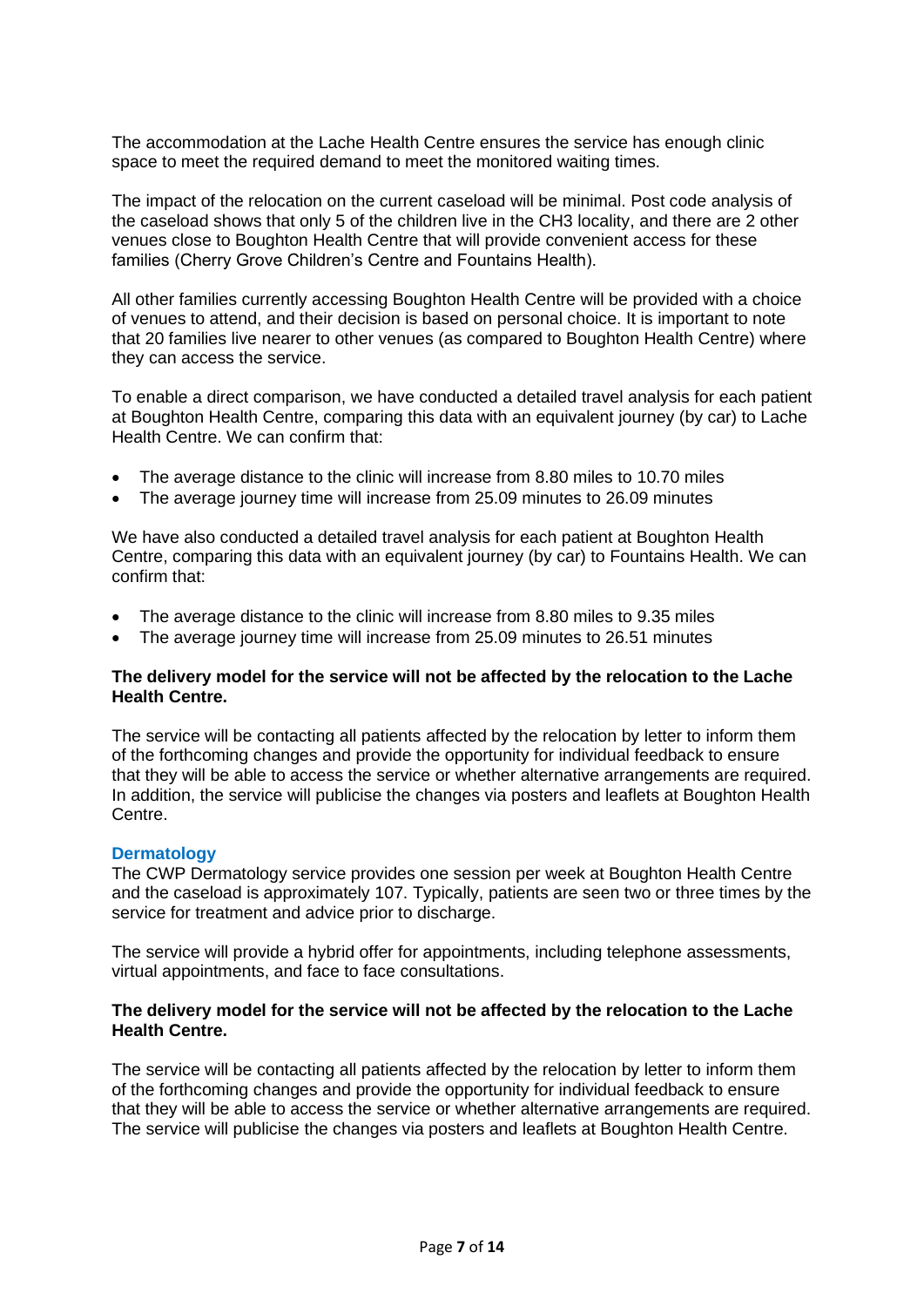To enable a direct comparison, we have conducted a detailed travel analysis for each patient at Boughton Health Centre, comparing this data with an equivalent journey (by car) to Lache Health Centre. We can confirm that:

- The average distance to the clinic will increase from 2.94 miles to 4.77 miles
- The average journey time will increase from 7.12 minutes to 12.24 minutes

#### **Psychology**

There are currently no patients on the Psychology caseload as clients were moved to virtual appointments during the pandemic lockdown and have since received all their therapy sessions and have been discharged. The service has not yet been reinstated at Boughton Health Centre as clients are still being seen virtually with digital consultations.

New clients will only be added to the caseload when services relocate to Lache Health Centre. For any future clients who may have difficulties accessing the service, alternative arrangements will be offered including appointments at a different location (Countess of Chester Health Park – 1829 Building) and virtual appointments.

#### **The delivery model for the service will not be affected by the relocation to the Lache Health Centre.**

#### **ENGAGEMENT SUMMARY**

As part of the engagement process CWP and CoCH services wrote to all community patients affected (ie those currently on the caseloads for each service), offering an opportunity to feedback as well as help with future appointments. Patients attending Boughton Health Centre also had the opportunity to provide feedback directly at the clinic.

Following this engagement 15 patients contacted CWP and 6 contacted CoCH, to provide feedback and express their views.

- **•** 8 patients requested contact following the engagement letter
- **•** 11 patients provided feedback via the feedback form at the clinic
- **•** 1 patient provided suggestions relating to Boughton Health Centre
- **•** 1 patient fed back via the CWP PALS

#### **Response and mitigation:**

Where patients had requested contact, conversations have taken place with service leads to enable a better understanding of their issues.

Typically, most of the patient feedback was regarding how convenient Boughton Health Centre was for their appointments and concerns regarding the distance to travel to the Lache Health Centre or other potential venues such as Children's Centres at Kingsway or Blacon, as well as car parking at both the Lache and the Fountains. Assurance was provided regarding car parking– as demonstrated on page 3.

One patient expressed their preference for the move, saying that access to Boughton Health Centre was always problematic, and the move will be good for staff and patients.

#### **Wider stakeholder engagement and feedback**

Between 10 January – 4 February we worked in partnership with the local authority, Cheshire Clinical Commissioning Group (CCG) and Healthwatch Cheshire – who also sent information to their community steering groups - on a period of focused engagement to ensure the views of wider stakeholders were roundly captured and considered.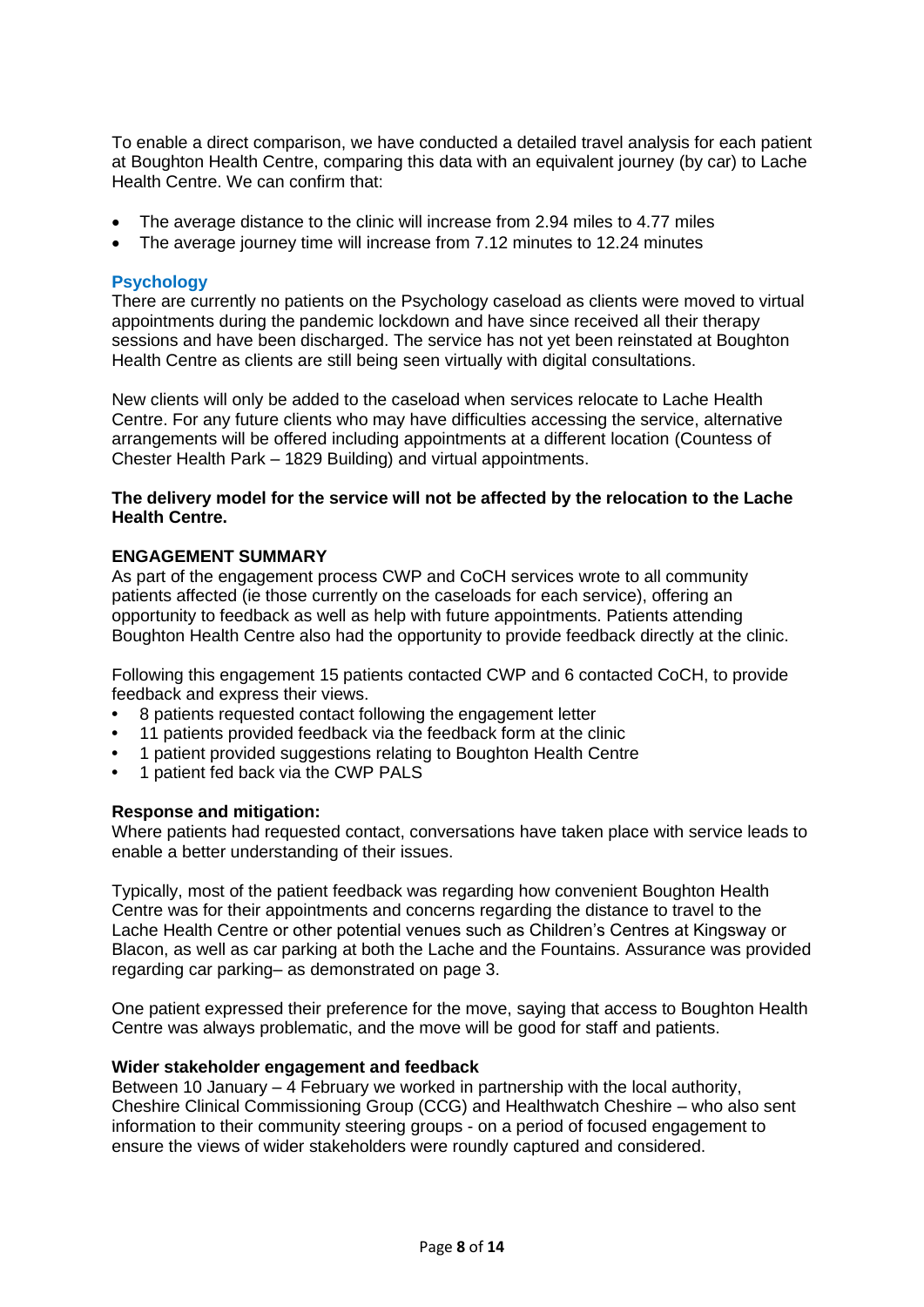Our proposal document and invitation to feedback was shared directly with a wide range of local stakeholders, consisting of wider NHS and Local Authority partners, local councillors and Chris Matheson MP for Chester. It was also shared digitally via social media and partner websites and posters were displayed at Boughton Health Centre.

Following the end of the period of engagement (04/2/2022) Healthwatch confirmed that no further feedback or issues had been raised. We were also invited to an informal Chester Member Briefing attended by local councillors where feedback included:

| <b>Concern raised</b>                                                                                                                                              | <b>Response/mitigation</b>                                                                                                                                                                                                                                                                                                                                                                                                                                                                                                                                                                                                                                                                   |
|--------------------------------------------------------------------------------------------------------------------------------------------------------------------|----------------------------------------------------------------------------------------------------------------------------------------------------------------------------------------------------------------------------------------------------------------------------------------------------------------------------------------------------------------------------------------------------------------------------------------------------------------------------------------------------------------------------------------------------------------------------------------------------------------------------------------------------------------------------------------------|
| Concerns over the<br>$\bullet$<br>breadth and inclusive<br>nature of engagement<br>with an overreliance on<br>digital media                                        | Stakeholder engagement was wide and proportionate to<br>the proposals $-$ as referenced on page 8, all affected<br>CWP and CoCH patients were written to alongside<br>posters displayed in the Health Centre complemented by<br>a digital campaign.                                                                                                                                                                                                                                                                                                                                                                                                                                          |
| Request to extend<br>$\bullet$<br>engagement to enable<br>all Boughton Health<br>Centre patients to be<br>written to directly                                      | Boughton Health Centre had prominent posters displayed<br>throughout the engagement period. The Practice felt that<br>writing to all patients on their list (c13,000) was<br>disproportionate to the changes being proposed, given<br>the CWP and CoCH caseloads had already been<br>communicated with directly. Boughton Health Practice<br>has taken feedback on board and will seek to include an<br>item in their newsletter linked to engagement around the<br>relocation of services delivered by CWP and CoCH.                                                                                                                                                                        |
| Request to consider<br>$\bullet$<br>alternative locations<br>closer to Boughton                                                                                    | It was explained that both the Lache and Fountains were<br>identified as suitable venues because they provided the<br>correct clinical standards required to provide the services<br>in scope, and that other more local clinical alternatives<br>were not available. There were however a range of other<br>potential venues for services not requiring a clinical<br>setting eg speech and language therapy services and<br>community midwives which can be provided at children's<br>centres – and if patients express particular barriers to<br>travel these will be supported on a case by case basis.                                                                                  |
| Request for further<br>$\bullet$<br>travel analysis to<br>understand potential<br>concerns regarding<br>public transport and car<br>including bus journey<br>times | As highlighted on pages 4-8 travel analysis was<br>conducted, where appropriate and possible, with services<br>contacting all patients affected by letter. The letter<br>informed patients of the forthcoming changes and<br>provided opportunity for individual feedback to ensure<br>patients will be able to access the service or feedback<br>whether alternative arrangements would be required.<br>Public transport (using Traveline data) demonstrates that<br>buses to and from both health centre postcodes are very<br>frequent during normal GP Practice opening times and<br>where particular barriers to travel are raised, these will be<br>supported on a case-by-case basis. |

## **NEXT STEPS**

Following this period of engagement and taking on board feedback received, CWP and CoCH we will now progress the short-distance relocation of community services from Boughton Medical Centre to their new bases on Monday 28<sup>th</sup> February.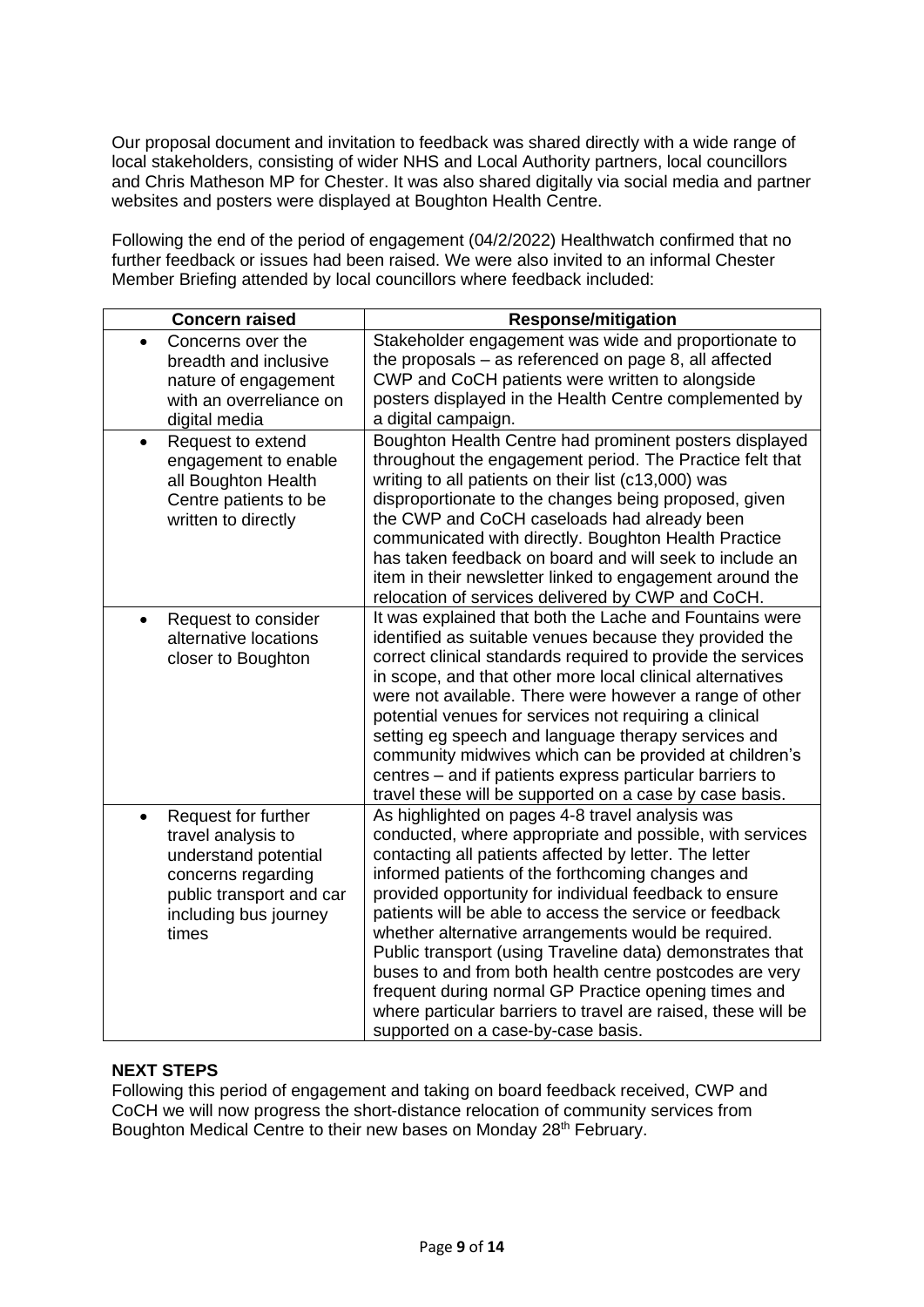In collaboration with patients and wider community stakeholders CWP and COCH will continue to work as part of the Cheshire West Integrated Care Partnership to lead the development of a broader estates strategy for Cheshire West, focusing on how we can work with partners to develop our collective estate to meet the emerging needs of the population and support the development of community based integrated services.

If you have any further questions please contact:

#### For CoCH Services:

Patient Advice and Liaison Service via the freephone number 0800 195 1241 or via email at [cochpals@nhs.net](mailto:cochpals@nhs.net)

#### For CWP services:

CWP Patient Advice and Liaison Service via the freephone number 0800 195 4462 or via email at [cwp.pals@nhs.net.](mailto:cwp.pals@nhs.net)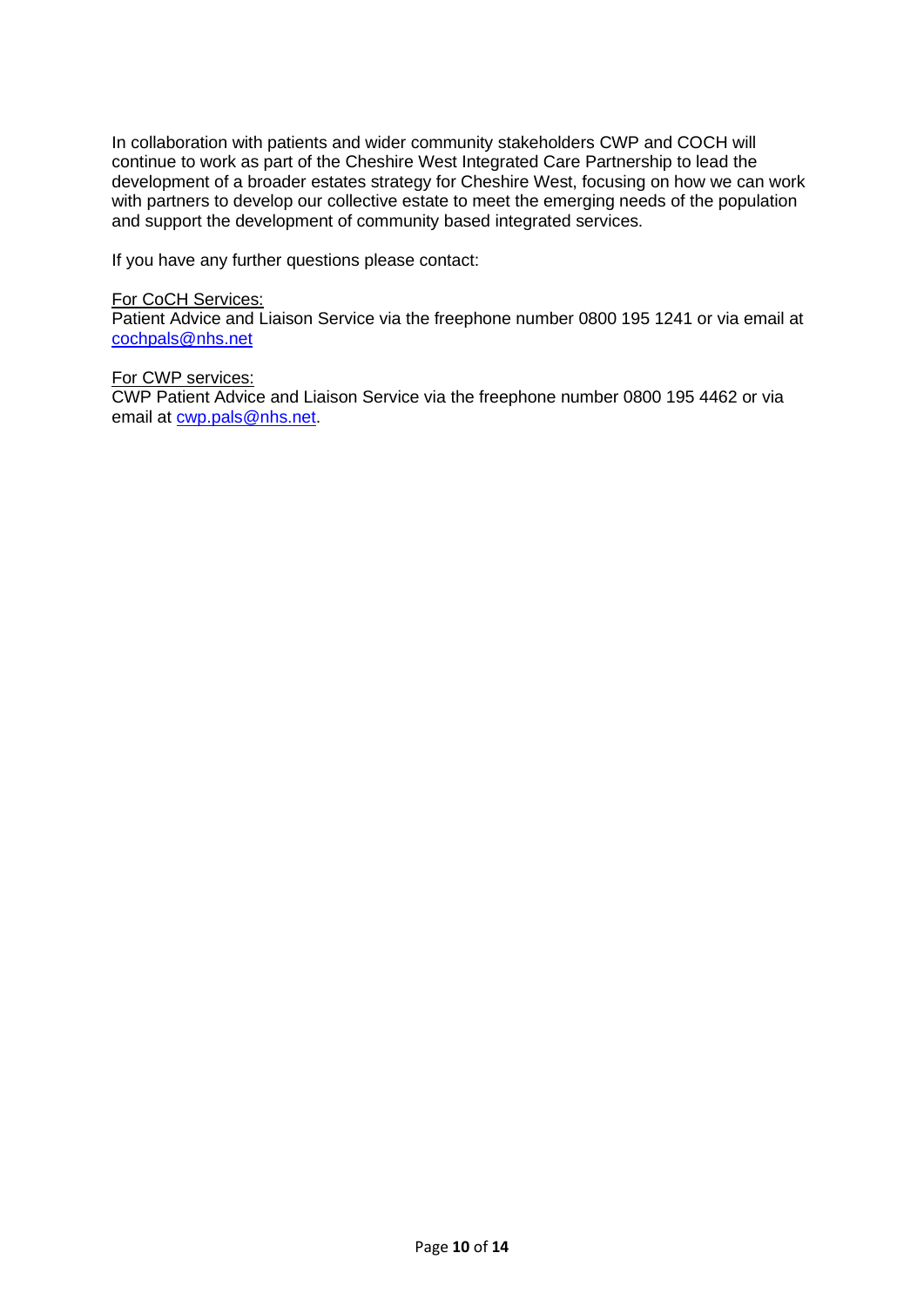## **GLOSSARY OF TERMS**

| TERM                                  | <b>SUMMARY</b>                                                                                                                                                                                                                                                                                                                                      |  |
|---------------------------------------|-----------------------------------------------------------------------------------------------------------------------------------------------------------------------------------------------------------------------------------------------------------------------------------------------------------------------------------------------------|--|
| Caseload                              | This is the total number of patients who are accessing the service.<br>Depending on the type of service, the caseload may be transient<br>as patients or service users access the service, receive treatment,<br>and are then discharged: or may be relatively fixed as patients<br>continue to receive treatment to manage and existing condition. |  |
| <b>Chester East PCN</b>               | Chester East PCN is composed of four GP Practices and has a<br>population of c 37,000. The Four GP Practices are:                                                                                                                                                                                                                                   |  |
|                                       | <b>Heath Lane Medical Centre</b><br>$\bullet$                                                                                                                                                                                                                                                                                                       |  |
|                                       | <b>Boughton Health Centre</b>                                                                                                                                                                                                                                                                                                                       |  |
|                                       | <b>Park Medical Centre</b><br>$\bullet$                                                                                                                                                                                                                                                                                                             |  |
|                                       | <b>Upton Village Surgery</b>                                                                                                                                                                                                                                                                                                                        |  |
| <b>Primary Care Networks</b><br>(PCN) | PCNs for a key building block of the NHS Long Term Plan. Since<br>01 July 2019 all GP Practices across Cheshire have come<br>together in networks each covering populations of approximately<br>30-50,000 people. Each PCN has appointed a local GP (or GPs)<br>as a Clinical Director.                                                             |  |
| Service                               | this is a clinical service that provides direct patient care and is the<br>type of clinical speciality is defined in the service title.                                                                                                                                                                                                             |  |
| Session                               | Approximately 3 hours in duration                                                                                                                                                                                                                                                                                                                   |  |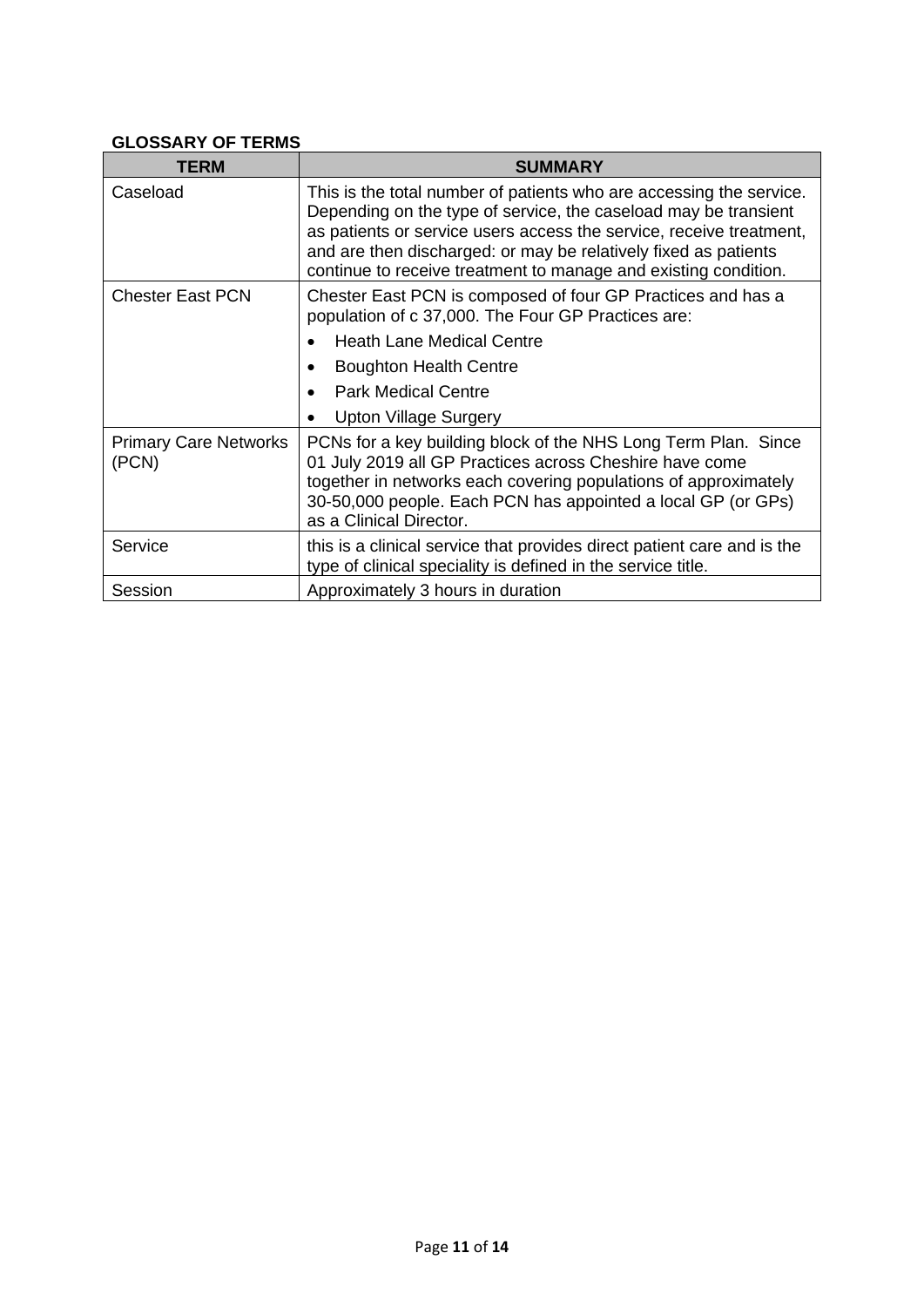# **APPENDIX A**

## **THE SERVICES**

The following provides a brief overview of the Services provided at Boughton Health Centre:

#### **Paediatrics Service**

The Countess of Chester Hospital community paediatric team provides a service for 0 - 16 years who are referred to the team predominantly by schools. The team supports children with behavioural, developmental, and learning problems. The team provides approximately 3 sessions per week at Boughton Health Centre.

#### **Dietetics**

The Countess of Chester Hospital Dietetics service currently provide approximately 3 sessions per week at Boughton Health Centre. The service sees a wide variety of adult patients to provide dietary and nutritional advice for many types of conditions.

#### **Midwives**

The Countess of Chester Hospital Midwifery service delivers community outreach clinics and provides approximately 5 sessions per week at Boughton Health Centre. Although most patients are registered with the Boughton Medical Centre practice, the service also provides services to non-registered patients who prefer to access a community location.

#### **Orthoptist**

The Countess of Chester Hospital Orthoptist service provides 1 session per month at Boughton Health Centre and see children with problems such as, squints and reduced vision.

#### **Podiatry**

The CWP Podiatry service currently provides approximately 7 sessions per week at Boughton Health Centre. The site is also used as a domiciliary hub for storage and coordination of instrumentation and stock for home visits.

The Podiatry service at Boughton Health Centre assess and provide treatments for adult patients presenting with complex foot pathologies and high-risk foot health requirements. The treatments we provide at Boughton Health Centre are:

- Routine podiatry treatments to prevent deterioration of foot health
- Vascular and neurological assessments of foot health

## **Continence Service**

The CWP Continence service (adults) currently provides approximately 1 session per week at Boughton Health Centre to assess and review patients with a range of incontinence problems.

## **Speech & Language Therapy Service (children)**

The CWP Speech and Language Therapy service provides assessment and support for children who have difficulties with speech, understanding language and communication. The service provides approximately 8 sessions per week at Boughton Health Centre.

#### **Dermatology Service**

The CWP Community Dermatology Service is provided by GP's with a Special Interest in Dermatology. Patients are triaged by secondary care Dermatology consultants within 5 days of referral by their GP and all patients referred to the Community Dermatology Service are seen within 18 weeks of their referral. In addition to telephone appointments, patients are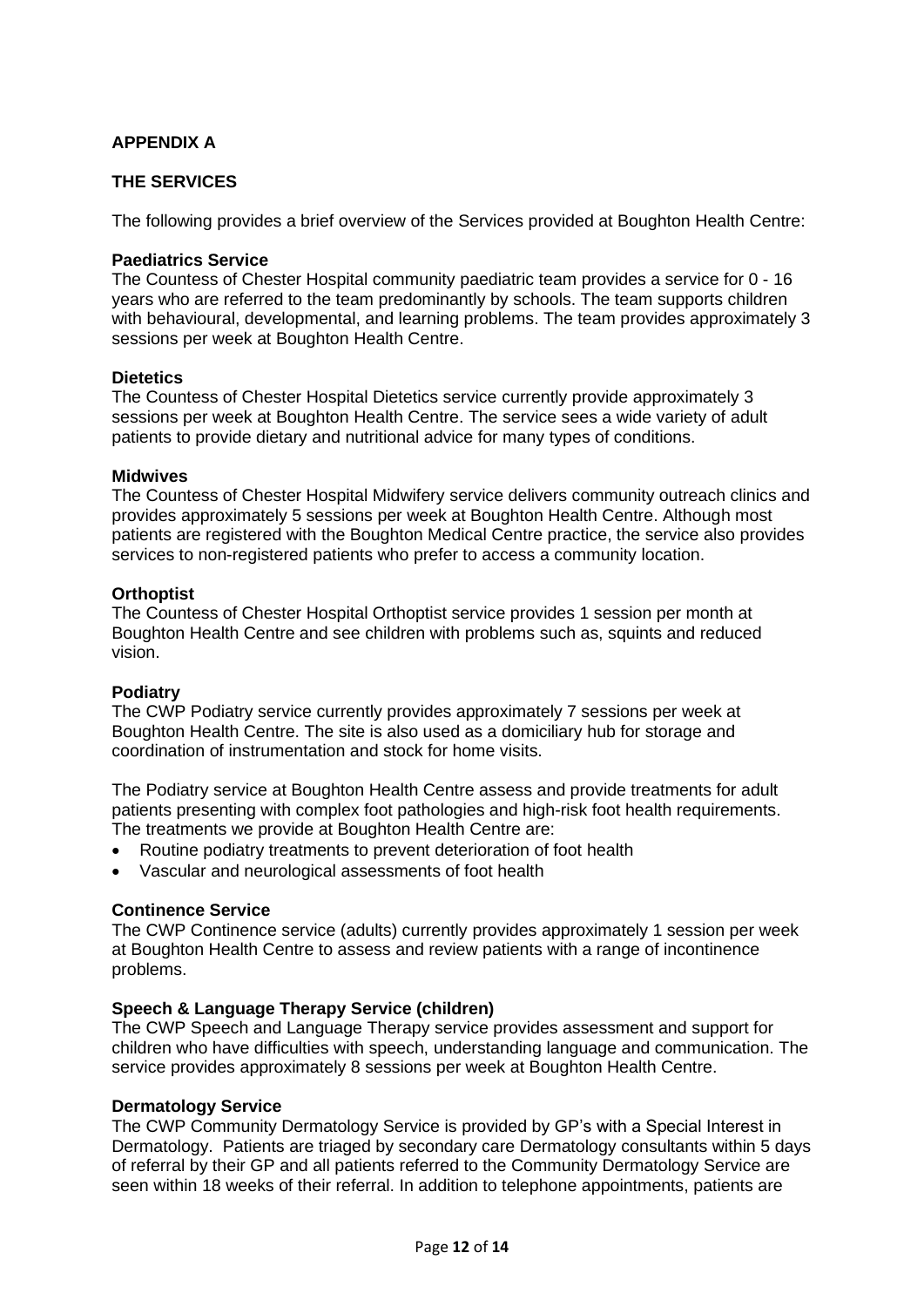offered face to face appointments with the Community Dermatology GP's at Boughton Clinic in Chester.

The team provides approximately 1 session per week at Boughton Health Centre and see children and adults. The team is accredited to manage some non-melanoma skin cancers on the body in line with NICE guidelines.

#### **Psychology**

The CWP Western Cheshire IAPT service provides a range of services for individuals aged 16 and over, with mild to severe mental health problems, who are registered with GP surgeries within the West Cheshire area. Prior to the pandemic, the service provided approximately 13 session per week at Boughton Health Centre.